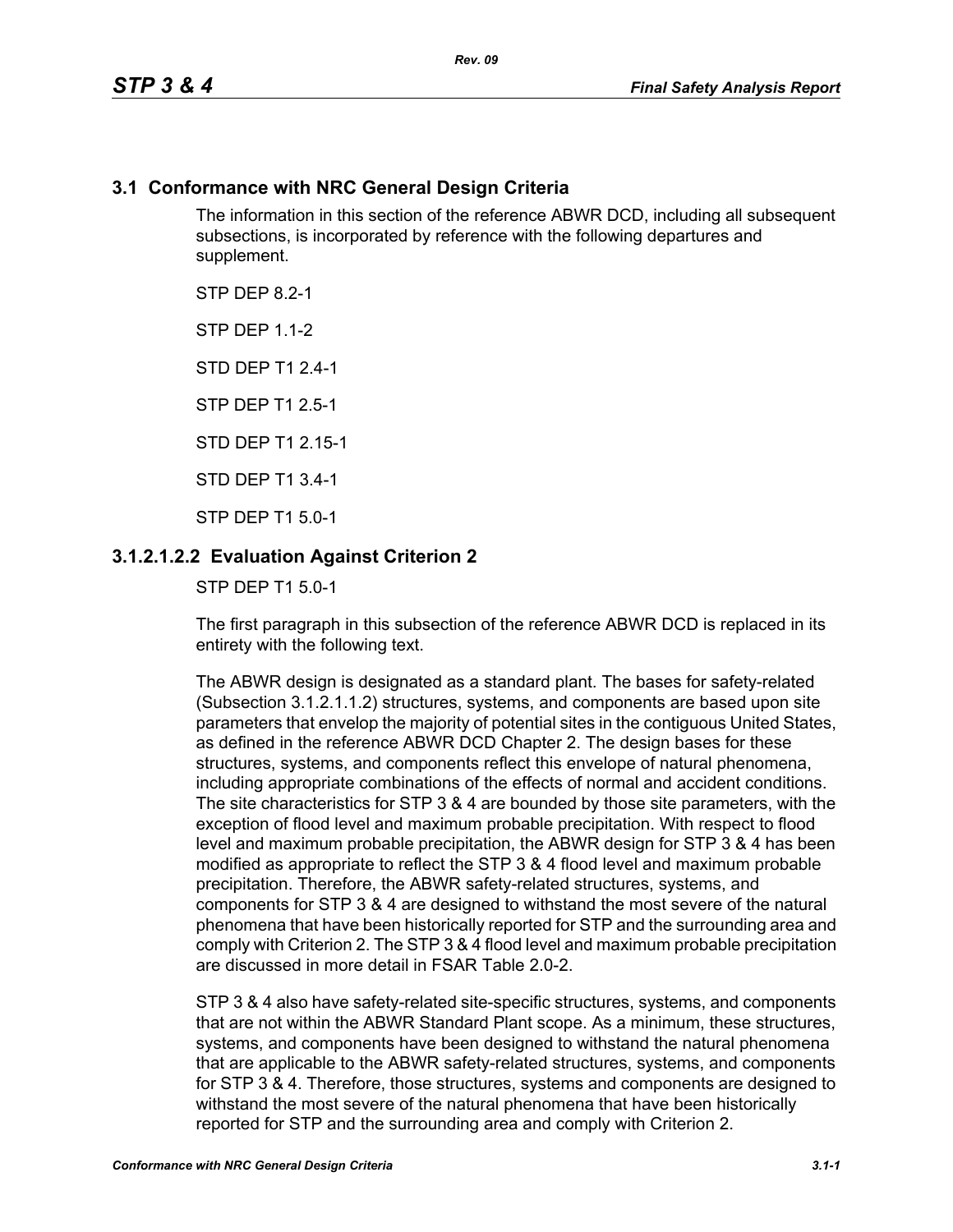# **3.1.2.1.5.2 Evaluation Against Criterion 5**

STP DFP 1 1-2

The information in this Subsection of the reference ABWR DCD is replaced in its entirety with the following text.

STP 3 & 4 is a dual-unit station. Therefore, the sharing of specified structures, systems, and components important to safety between these dual units is addressed.

The water supply for fire protection is shared by STP 3 & 4. Regulatory Guide 1.189, Revision 1, paragraph 3.2.1.h, states that a common water supply may be utilized for multi-unit nuclear power plant sites with a common yard fire main loop. The risk impact for a shared water supply is addressed by the Fire Protection Probabilistic Risk Assessment for STP 3 & 4 contained in Appendix 19M. Since STP 3 & 4 do not share fire areas where safe shutdown systems are located, and it is extremely unlikely that there will be simultaneous fires in areas of both units affecting safe shutdown areas, it is extremely unlikely that protection systems for both units will need to function at the same time.

Based on the discussion above , it is concluded that sharing of the Fire Water Supply will not significantly impair their ability to perform its safety function, including, in the event of an accident in one unit, an orderly shutdown and cooldown of the remaining unit, and it is concluded that GDC 5 is met.

#### **3.1.2.2.8.2.2 Offsite Electric Power System**

STP DEP 8.2-1

The information in this subsection of the reference ABWR DCD is replaced in its entirety with the following text.

Offsite power is transmitted to the plant switchyard via multiple 345kV circuits on several rights-of-way. Each unit has three separate 345kV circuits from the switchyard that tie into reserve auxiliary transformer (RAT) A, RAT B and the main power transformer, respectively. Each transformer provides a feed to each of the Class 1E buses. The main power transformer feed is via three unit auxiliary transformers (UAT). In normal operation, two Class 1E buses are fed by the UATs and the remaining safety bus is fed by a RAT. This configuration provides two separate paths of power that are immediately accessible, without bus transfers, to the offsite power system. The transmission circuits are sized sufficiently to meet the Class 1E load requirements.

The offsite electric power systems are designed to meet the requirements of Criterion 17. For further discussion see the following section: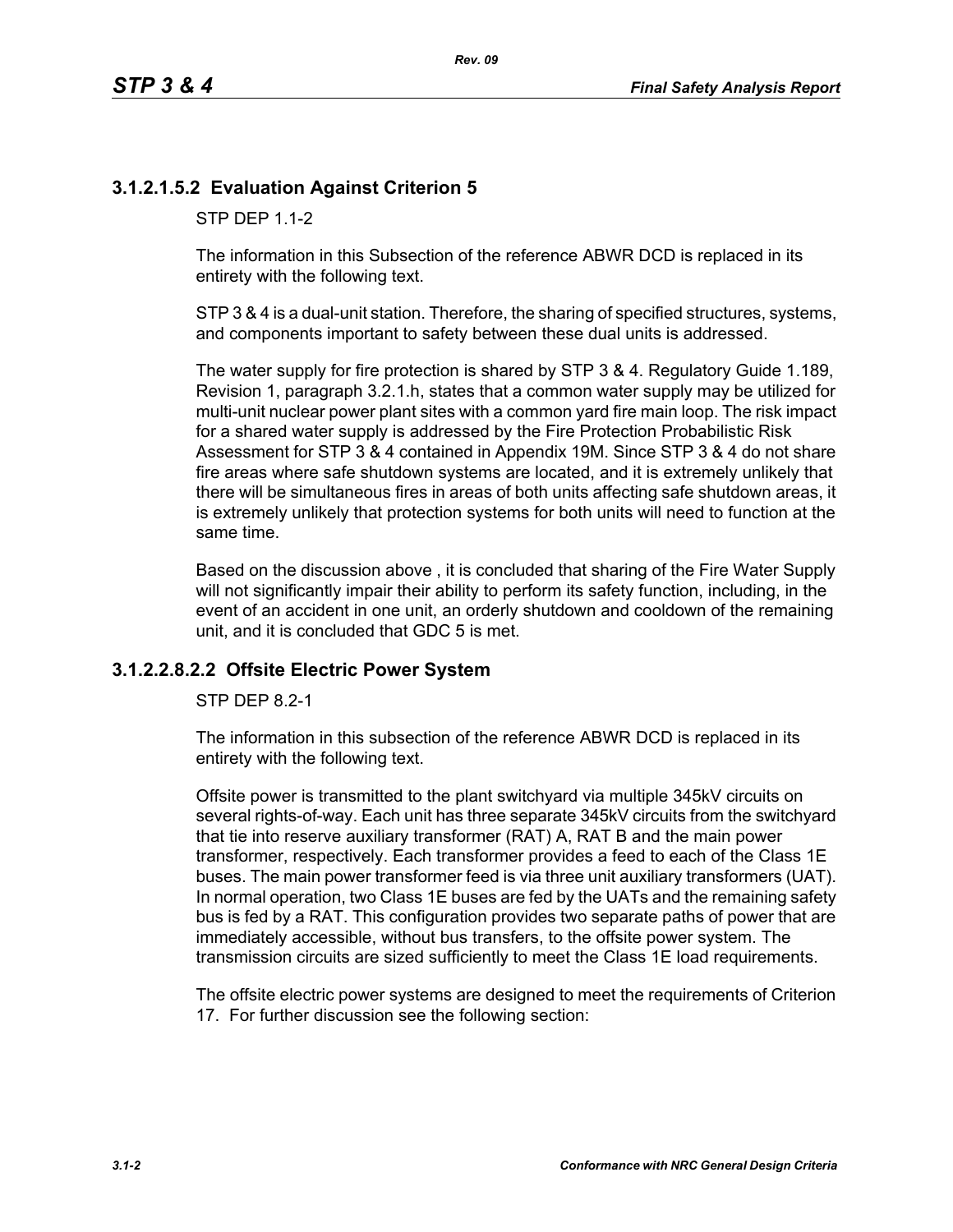| <b>Chapter/Section</b> | Title                                     |
|------------------------|-------------------------------------------|
| 8.1.1                  | <b>Offsite Transmission Network</b>       |
| 8.1.2                  | <b>Electric Power Distribution System</b> |
| 8.2                    | <b>Offsite Power Systems</b>              |

## **3.1.2.3.3.2 Evaluation Against Criterion 22**

STD DEP T1 3.4-1

*Components of protection systems are designed so that the mechanical, thermal and radiological environment resulting from any accident situation in which the components are required to function do not interfere with the operation of that function.* 

*The redundant sensors are electrically and physically separated. Only circuits of the same division are run in the same raceway. Multiplexed* Data communication *signals are carried by fiber optic medium to assure control signal isolation.*

## **3.1.2.4.16.2 Evaluation Against Criterion 45**

The following site-specific supplemental information is provided in the first sentence of the first paragraph of this subsection.

*All important components in the ABWR Standard Plant scope* STP 3 & 4 Cooling Water Systems, including important components within the ABWR Standard Plant *are located in accessible locations to facilitate periodic inspection during normal plant operation.*

## **3.1.2.6.2.2 Evaluation Against Criterion 61**

## **3.1.2.6.2.2.1 Fuel Storage and Handling System**

STP DEP T1 2.5-1

*Fuel storage pools have adequate water shielding for stored spent fuel. Adequate shielding for transporting fuel is also provided. Liquid level sensors are installed to detect low pool water level. Buildings are designed to meet Regulatory Guide 1.13 criteria. The fuel storage pools are designed with no penetrations below the water level that is needed for maintenance of adequate shielding at the operating floor and cooling. Check valves are used in pool circulation lines to prevent siphoning in the event of a break of such a line.*

*New fuel storage racks are located in the concrete fuel storage vault. No cooling or air filtering system is required. These storage racks preclude accidental criticality (see evaluation against Criterion 62). The new fuel storage racks do not require any specialinspection and testing for nuclear safety purposes.*